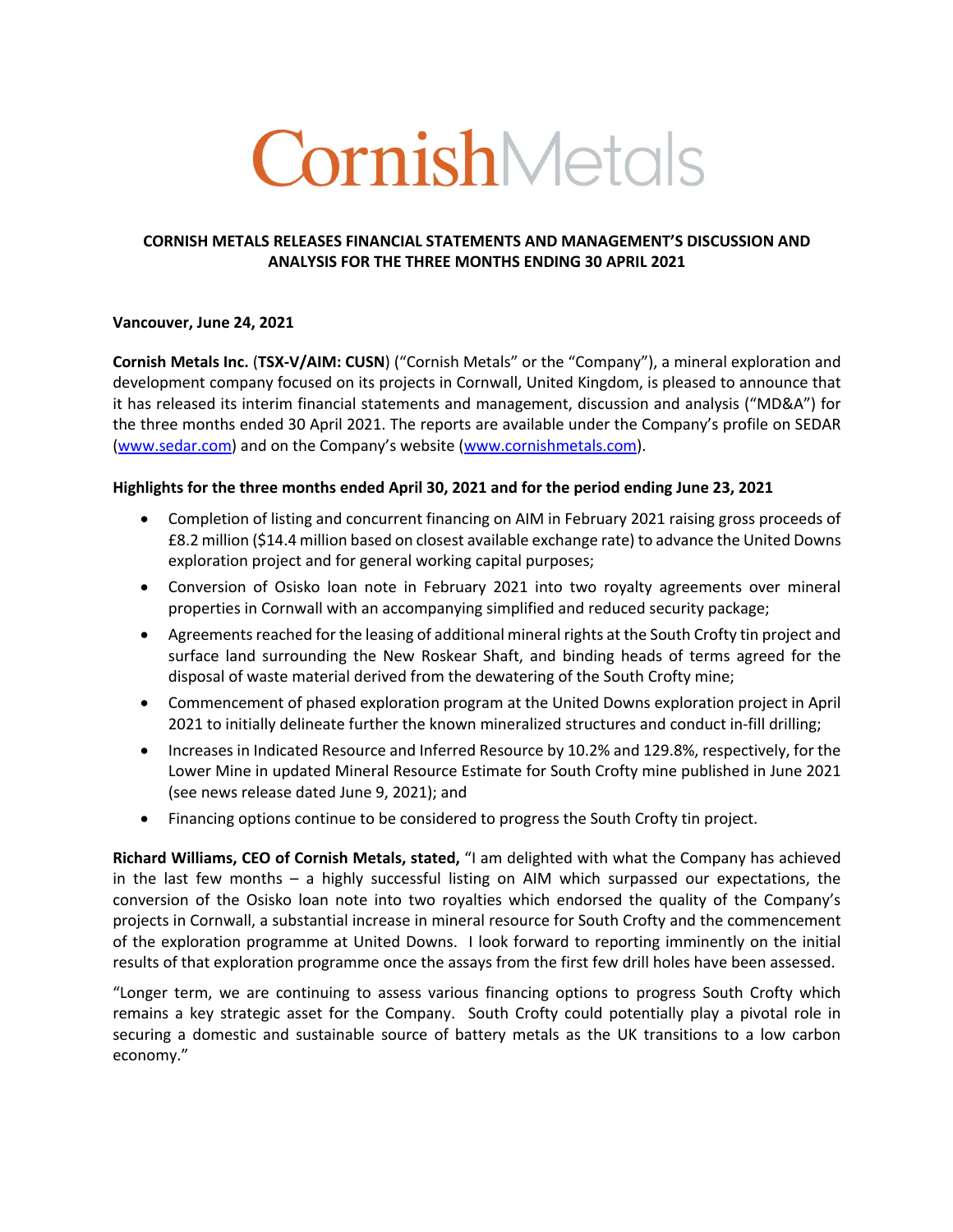#### **Key financial metrics for the first quarter**

|                                           | Three months ended |               |
|-------------------------------------------|--------------------|---------------|
| (Expressed in Canadian dollars)           | 30 April 2021      | 30 April 2020 |
|                                           |                    |               |
| Total operating expenses                  | 894,549            | 401,968       |
| Loss for the period                       | 1,301,049          | 398,893       |
| Net cash used in operating activities     | 908,981            | 291,073       |
| Net cash used in investing activities     | 762,856            | 526,047       |
| Net cash provided by financing activities | 13,226,816         | 1,119,335     |
| Cash at end of the financial period       | 11,511,900         | 1,609,018     |

### **Outlook**

The proceeds from the recently completed AIM listing are to be used to conduct a drill program at the United Downs exploration project, to conduct initial field work on other high priority exploration targets within transport distance of South Crofty, and for general working capital purposes. Management believes that, subject to drilling success, the proceeds from the AIM listing will result in the Company being fully funded to the completion of a maiden JORC resource at the United Downs exploration project.

Within 12 to 18 months of the date of the AIM listing, the Company plans to:

- Commence an 18 month 9,100 meter initial drilling program at United Downs to advance the project to Inferred Mineral Resource definition, fully funded from the proceeds arising from the AIM listing;
- Test three lodes with a 1,000 meter of strike length to a depth of 500 meter in the initial phase. Management believes there are up to seven further mineralized lode structures with a total resource potential of between four million tons and ten million tons;
- Subject to the outcome of the initial drilling program, undertake a subsequent in-fill drilling program at United Downs to advance the project to a feasibility study within three years; and
- Evaluate other near-surface, high potential, exploration targets within transport distance of the planned processing plant site.

In the longer term, the Company intends to develop the South Crofty tin project as and when economic conditions and cashflows are supportive.

## **ABOUT CORNISH METALS**

Cornish Metals completed the acquisition of the South Crofty tin and United Downs copper / tin projects, plus additional mineral rights located in Cornwall, UK, in July 2016 (see Company news release dated July 12, 2016). The additional mineral rights cover an area of approximately 15,000 hectares and are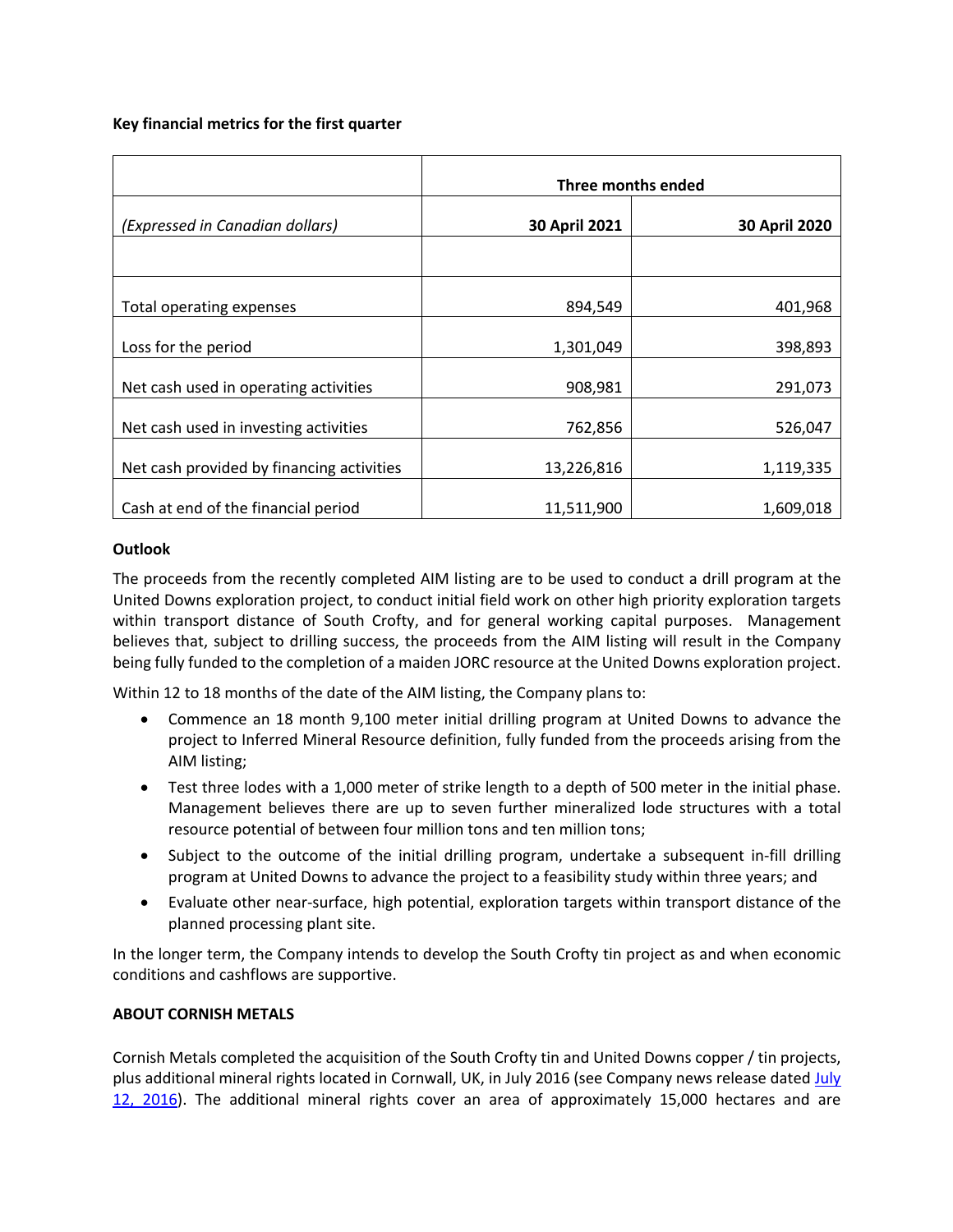distributed throughout Cornwall. Some of these mineral rights cover old mines that were historically worked for copper, tin, zinc, and tungsten.

For additional information please contact: In North America: Irene Dorsman at +1 (604) 200 6664 or by e-mail at irene@cornishmetals.com

| SP Angel Corporate Finance LLP Tel:<br>(Nominated Adviser & Joint<br>Broker) |                                                                    | +44 203 470 0470                                        |
|------------------------------------------------------------------------------|--------------------------------------------------------------------|---------------------------------------------------------|
|                                                                              | <b>Richard Morrison</b><br>Charlie Bouverat<br><b>Grant Barker</b> |                                                         |
| Hannam & Partners<br>(Joint Broker)                                          | Tel:<br><b>Matthew Hasson</b>                                      | +44 207 907 8500                                        |
|                                                                              | Andrew Chubb<br>Ernest Bell                                        |                                                         |
| Blytheweigh<br>(Financial PR/IR-London)                                      | Tel:                                                               | +44 207 138 3204                                        |
|                                                                              | Tim Blythe<br>Megan Ray                                            | tim.blythe@blytheweigh.com<br>megan.ray@blytheweigh.com |

#### **ON BEHALF OF THE BOARD OF DIRECTORS**

*"Richard D. Williams"* Richard D. Williams, P.Geo

*Neither the TSX Venture Exchange nor its Regulation Services Provider (as that term is defined in the policies of the TSX Venture Exchange) accepts responsibility for the adequacy or accuracy of this release.*

#### *Caution regarding forward looking statements*

*This news release contains "forward-looking statements", including but not limited to, statements with respect to the continued listing and trading of the Common Shares on the TSX-V and AIM; and the expected commencement of future exploration programs at the United Downs and the South Crofty Mine.*

*Forward-looking statements, while based on management's best estimates and assumptions at the time such statements are made, are subject to risks and uncertainties that may cause actual results to be materially different from those expressed or implied by such forward-looking statements, including but not limited to: risks related to receipt of regulatory approvals, risks related to general economic and market conditions; risks related to the COVID-19 global pandemic and any variants of COVID-19 which may arise; risks related to the availability of financing; the*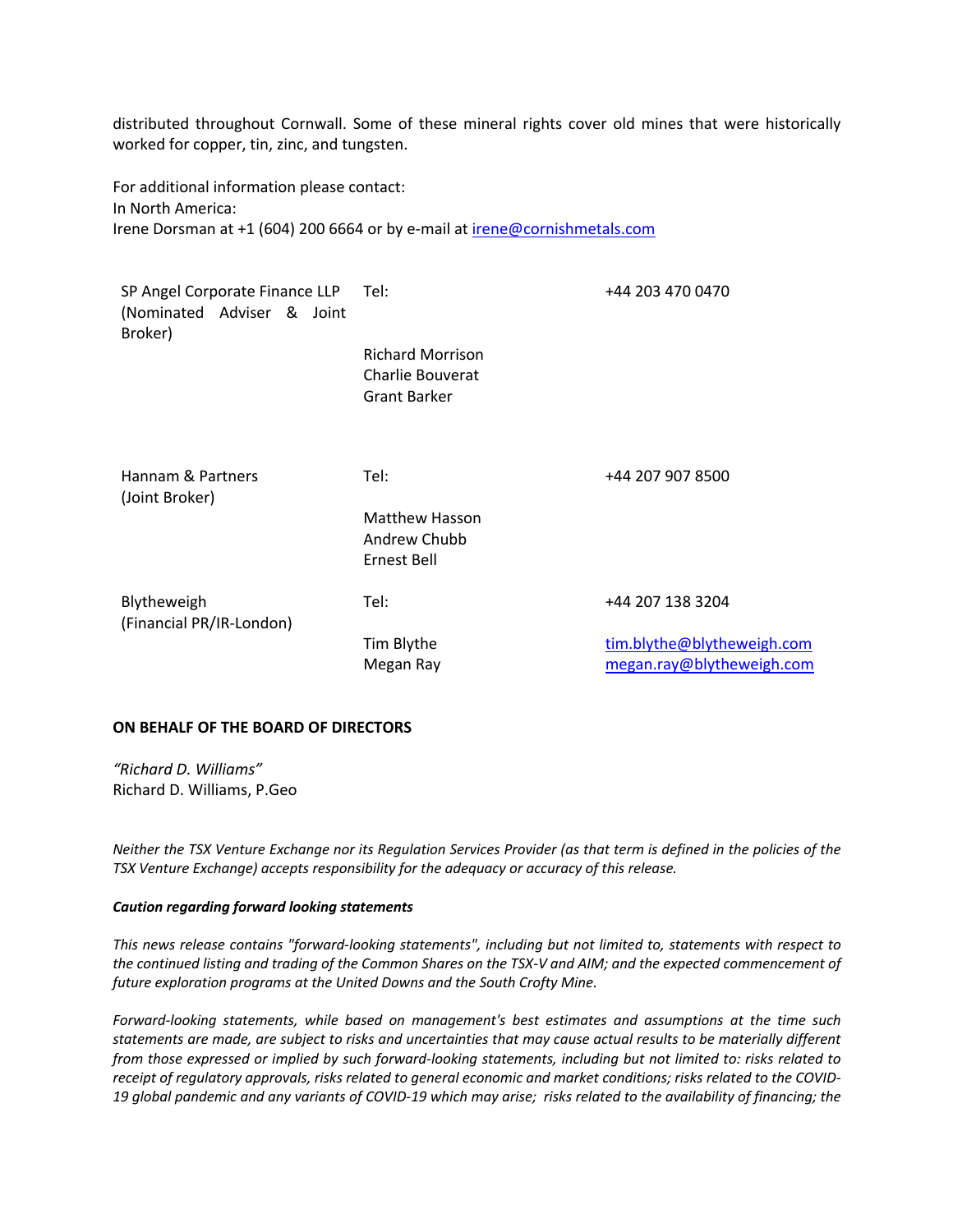*timing and content of upcoming work programs; actual results of proposed exploration activities; possible variations in Mineral Resources or grade; failure of plant, equipment or processes to operate as anticipated; accidents, labour disputes, title disputes, claims and limitations on insurance coverage and other risks of the mining industry; changes in national and local government regulation of mining operations, tax rules and regulations.* 

*Although Cornish Metals has attempted to identify important factors that could cause actual results to differ materially from those contained in forward-looking statements, there may be other factors that cause results not to be as anticipated, estimated or intended. There can be no assurance that such statements will prove to be accurate, as actual results and future events could differ materially from those anticipated in such statements. Accordingly, readers should not place undue reliance on forward-looking statements. Cornish Metals undertakes no obligation or responsibility to update forward-looking statements, except as required by law.*

#### *Market Abuse Regulation (MAR) Disclosure*

*This announcement contains inside information for the purposes of Article 7 of the Market Abuse Regulation (EU) 596/2014 as it forms part of UK domestic law by virtue of the European Union (Withdrawal) Act 2018 ("MAR"), and is disclosed in accordance with the Company's obligations under Article 17 of MAR.*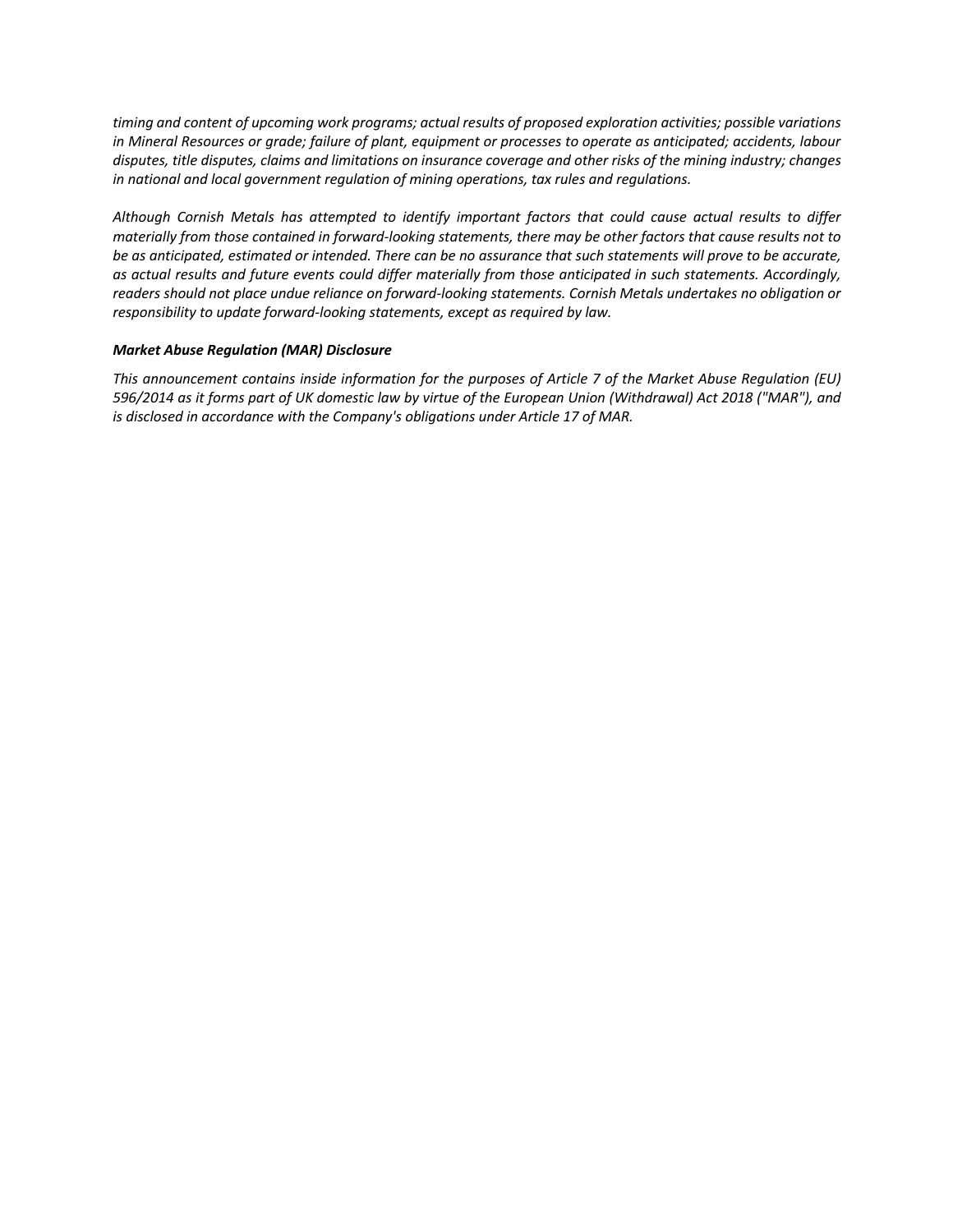# **CONSOLIDATED CONDENSED INTERIM STATEMENTS OF FINANCIAL POSITION**

(Unaudited – Prepared by Management)

*(Expressed in Canadian dollars)*

|                                                     | April 30, 2021   | January 31, 2021 |
|-----------------------------------------------------|------------------|------------------|
| <b>ASSETS</b>                                       |                  |                  |
| Current                                             |                  |                  |
| Cash                                                | \$<br>11,511,900 | \$<br>353,601    |
| Marketable securities                               | 1,004,307        | 1,004,307        |
| Receivables                                         | 71,038           | 23,644           |
| Deferred financing fees                             |                  | 688,839          |
| Deferred costs on conversion of royalty option      |                  | 151,037          |
| Prepaid expenses                                    | 226,126          | 41,691           |
|                                                     | 12,813,371       | 2,263,119        |
| <b>Deposits</b>                                     | 53,191           | 36,976           |
| Property, plant and equipment                       | 6,226,709        | 6,371,852        |
| <b>Exploration and evaluation assets</b>            | 9,723,159        | 9,507,859        |
|                                                     | \$<br>28,816,430 | \$<br>18,179,806 |
| <b>LIABILITIES</b>                                  |                  |                  |
| Current<br>Accounts payable and accrued liabilities | \$<br>594,062    | \$<br>947,124    |
| Lease liability                                     | 4,339            | 20,389           |
|                                                     |                  |                  |
|                                                     | 598,401          | 967,513          |
| <b>Lease liability</b>                              | 3,800            |                  |
| <b>Debt</b>                                         |                  | 5,993,803        |
| <b>Royalty option</b>                               |                  | 2,886,514        |
| <b>NSR</b> liability                                | 8,419,876        |                  |
|                                                     | 9,022,077        | 9,847,830        |
| <b>SHAREHOLDERS' EQUITY</b>                         |                  |                  |
| Capital stock                                       | 53,849,099       | 40,737,065       |
| Share subscriptions received in advance             |                  | 189,902          |
| Capital contribution                                | 2,007,665        | 2,007,665        |
| Share-based payment reserve                         | 898,008          | 846,212          |
| Foreign currency translation reserve                | 28,526           | 239,028          |
| Deficit                                             | (36,988,945)     | (35,687,896)     |
|                                                     | 19,794,353       | 8,331,976        |
|                                                     | \$<br>28,816,430 | \$<br>18,179,806 |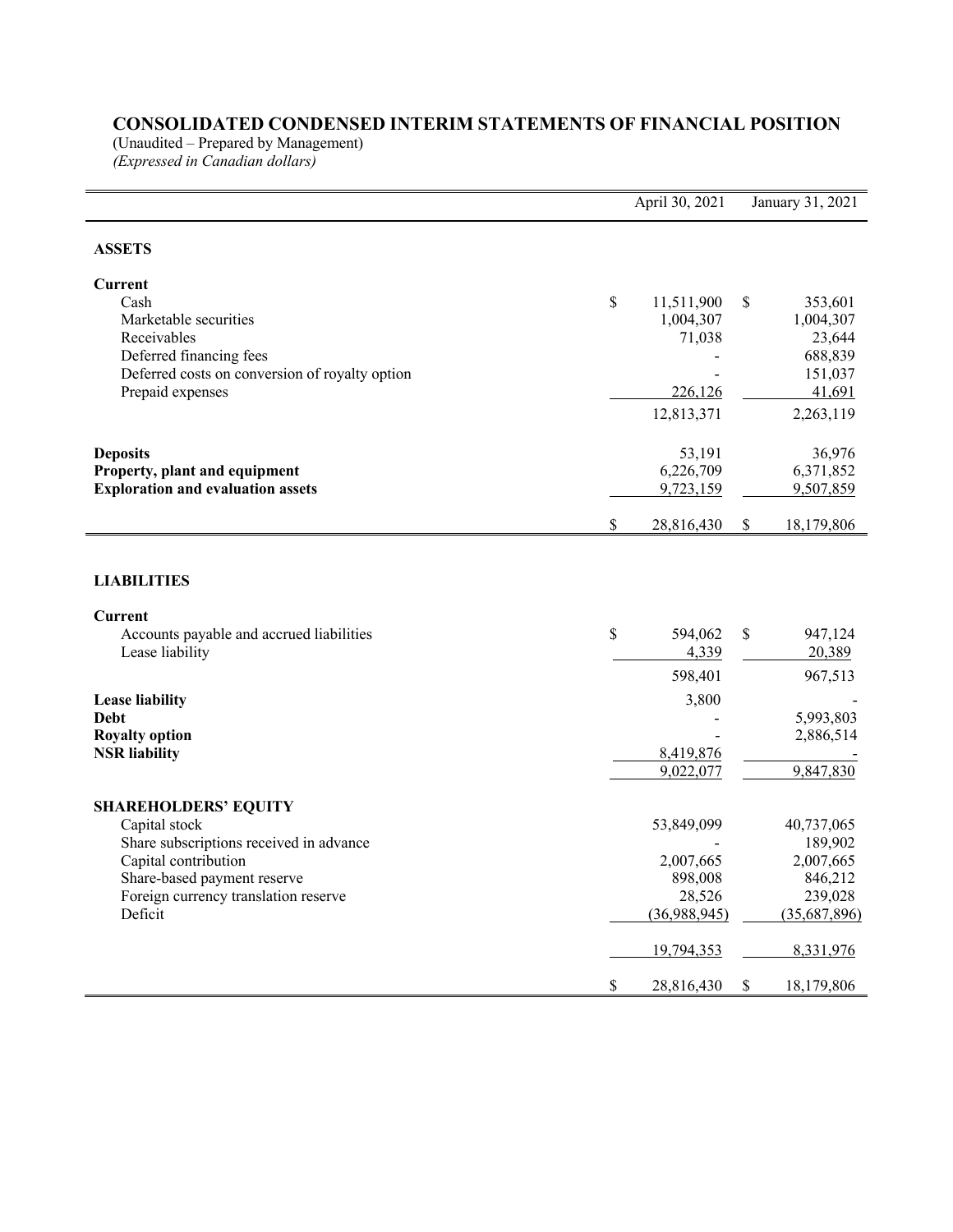## **CONSOLIDATED CONDENSED INTERIM STATEMENTS OF LOSS AND COMPREHENSIVE LOSS**

(Unaudited – Prepared by Management) *(Expressed in Canadian dollars)*

|                                                       |    | Three months ended |                  |
|-------------------------------------------------------|----|--------------------|------------------|
|                                                       |    | April 30, 2021     | April 30, 2020   |
| <b>EXPENSES</b>                                       |    |                    |                  |
| Accretion                                             | \$ | 15,764             | \$<br>60,380     |
| Advertising and promotion                             |    | 52,925             | 49,874           |
| Depreciation                                          |    | 22,109             | 22,388           |
| Finance cost                                          |    | 3,895              | 4,545            |
| Insurance                                             |    | 21,784             | 19,545           |
| Office, miscellaneous and rent                        |    | 21,883             | 11,159           |
| Professional fees                                     |    | 412,674            | 49,939           |
| Regulatory and filing fees                            |    | 68,883             | 8,379            |
| Share-based compensation                              |    | 51,796             |                  |
| Salaries, directors' fees and benefits                |    | 222,836            | 175,759          |
| <b>Total operating expenses</b>                       |    | (894, 549)         | (401,968)        |
| Interest income                                       |    | 192                | 3,259            |
| Foreign exchange loss                                 |    | (406, 692)         | (184)            |
| Loss for the period                                   |    | (1,301,049)        | (398, 893)       |
| Foreign currency translation                          |    | (210, 502)         | 34,435           |
| Total comprehensive loss for the period               | S. | (1,511,551)        | \$<br>(364, 458) |
| Basic and diluted loss per share                      | \$ | (0.01)             | \$<br>(0.00)     |
| Weighted average number of common shares outstanding: |    | 248,501,072        | 132,773,030      |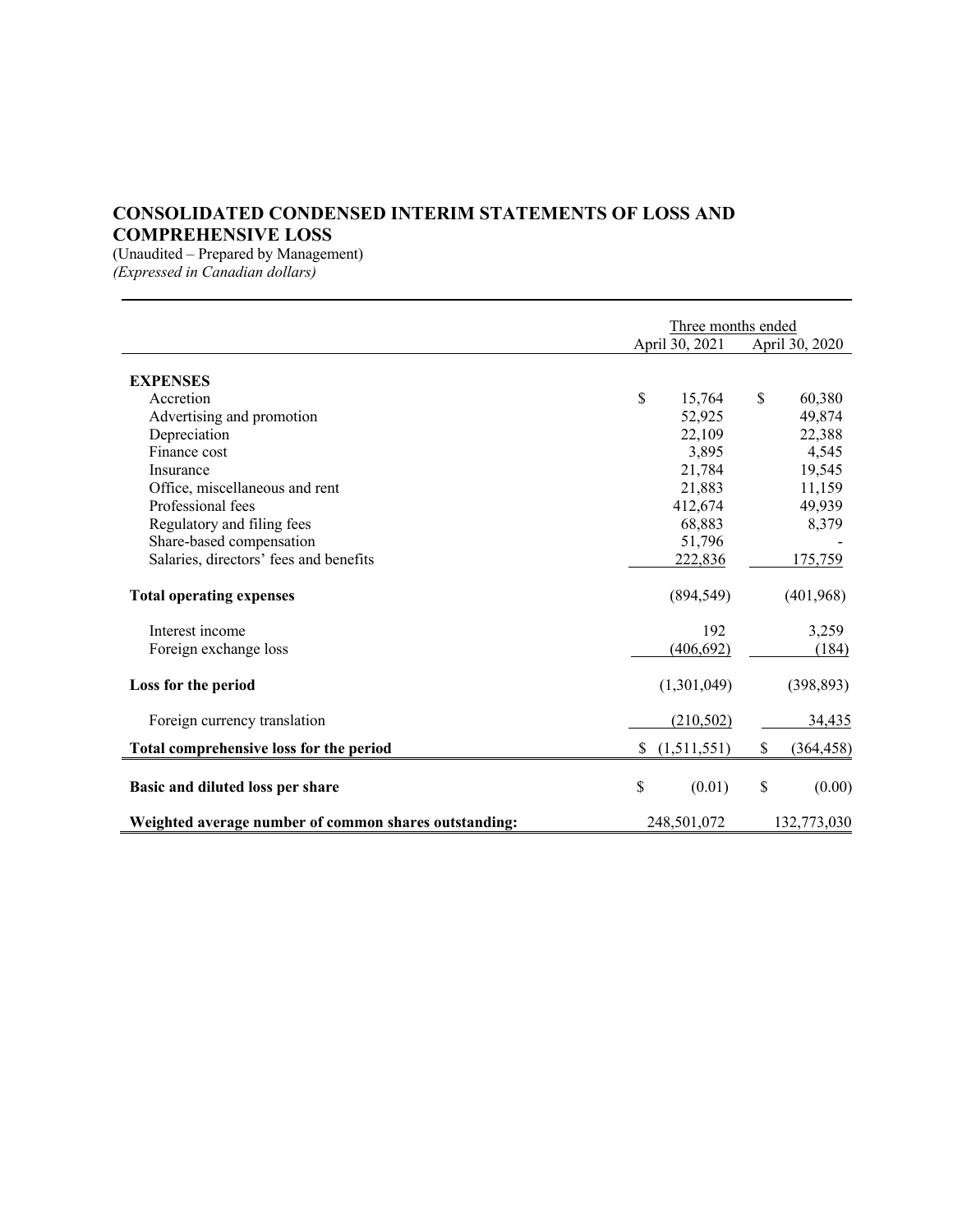## **CONSOLIDATED CONDENSED INTERIM STATEMENTS OF CASH FLOWS**

(Unaudited – Prepared by Management) *(Expressed in Canadian dollars)*

|                                                      | For the three months ended<br>April 30, 2021 April 30, 2020 |                  |
|------------------------------------------------------|-------------------------------------------------------------|------------------|
|                                                      |                                                             |                  |
| <b>CASH FLOWS FROM OPERATING ACTIVITIES</b>          |                                                             |                  |
| Loss for the period                                  | (1,301,049)                                                 | \$<br>(398, 893) |
| Items not involving cash:                            |                                                             |                  |
| Accretion                                            | 15,764                                                      | 60,380           |
| Depreciation                                         | 22,109                                                      | 22,388           |
| Share-based compensation                             | 51,796                                                      |                  |
| Finance cost                                         | 3,895                                                       | 4,545            |
| Foreign exchange loss                                | 406,692                                                     | 184              |
| Changes in non-cash working capital items:           |                                                             |                  |
| Decrease (increase) in receivables                   | (47, 393)                                                   | 1,858            |
| Decrease (increase) in prepaid expenses              | (54,245)                                                    | 24,316           |
| Decrease in accounts payable and accrued liabilities | (6,550)                                                     | (5,851)          |
| Net cash used in operating activities                | (908, 981)                                                  | (291,073)        |
|                                                      |                                                             |                  |
| <b>CASH FLOWS FROM INVESTING ACTIVITIES</b>          |                                                             |                  |
| Acquisition of property, plant and equipment         | (75,671)                                                    | (315, 165)       |
| Acquisition of exploration and evaluation assets     | (670, 970)                                                  | (210, 821)       |
| Increase in deposits                                 | (16,215)                                                    | (61)             |
| Net cash used in investing activities                | (762, 856)                                                  | (526, 047)       |
| <b>CASH FLOWS FROM FINANCING ACTIVITIES</b>          |                                                             |                  |
| Proceeds from AIM listing                            | 14,244,206                                                  |                  |
| Proceeds from private placement financing            |                                                             | 1,177,500        |
| Proceeds from warrant exercises                      | 184,750                                                     |                  |
| Share issue costs                                    | (1,066,126)                                                 | (33,971)         |
| Conversion of royalty option costs                   | (111,730)                                                   |                  |
| Lease payments                                       | (24, 284)                                                   | (24, 194)        |
| Net cash provided by financing activities            | 13,226,816                                                  | 1,119,335        |
| Impact on foreign exchange on cash                   | (396,680)                                                   | 1,550            |
| Change in cash during the period                     | 11,158,299                                                  | 303,765          |
| Cash, beginning of the period                        | 353,601                                                     | 1,305,253        |
| Cash, end of the period                              | \$<br>11,511,900                                            | \$<br>1,609,018  |
| Cash paid during the period for interest             | \$                                                          | \$               |
|                                                      |                                                             |                  |
| Cash paid during the period for income taxes         | \$                                                          | \$               |